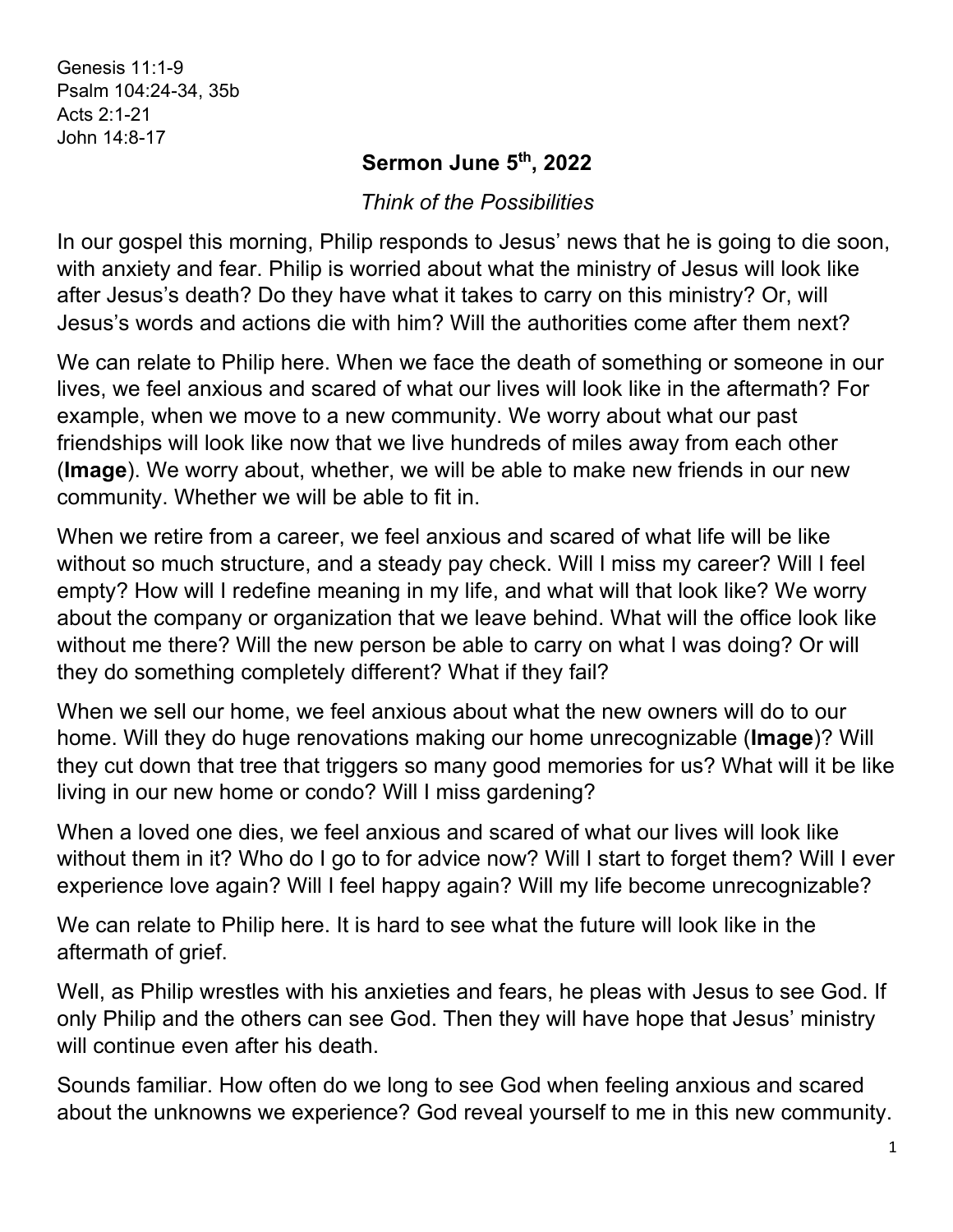God help me trust in your presence and promise to care for me in my retirement years. God open my heart to see you as I lay here alone in our bed.

In response to Philip. In response to us. Jesus says that everything Jesus has said and done is a witness of God's presence in our lives. Philip, the others, us, have seen God through Jesus.

Jesus then empowers the disciples, us, to believe that we will do more amazing things then we were able to do with Jesus here. In other words, the future looks brighter than what we have witnessed in the gospels.

Gerard Sloyan in his commentary on John says it best when he says "Throughout the Gospel runs the theme that in Jesus' absence all that could not be achieved in his presence is possible."

Jesus is encouraging the disciples, and us, to think of the possibilities, not the impossibilities.

Jesus promises us that we will receive an advocate, the Holy Spirit, that will make what to us seems impossible, possible.

In the book of Acts, on the day of Pentecost, we hear the story of all the believers being in one place. More than likely, they are hiding out from the authorities, supporting each other, as they try and avoid the same fate Jesus faced.

Peter has doubted, denied, reacted violently. The others fled. The believers have been challenged by Jesus' death, and in their grief, are unable to continue Jesus' ministry at this time. So, they are gathered together in one space, watching out for each other. Hoping for Jesus to appear to them again.

Well, what we see next is a miracle. An impossible moment made possible by the Holy Spirit. The believers go from anxious and scared to proclaiming the gospel in several different languages.

Peter then is transformed from a timid unsure leader to one who challenges the accusations of the crowd, and proclaims Christ boldly. Not worried about the cost.

Peter has received the promise of Jesus, and is now, reassured that through the Holy Spirit, he and the others will be able to do amazing things. Even more amazing things then when Jesus was physically here with them.

We see this through the rest of the book of Acts when we hear of the stories of the disciples and what they do to transform lives and their communities.

Jesus breathes on us the Holy Spirit on the day of Pentecost, so that we too, can believe that through this Spirit, the impossible becomes possible.